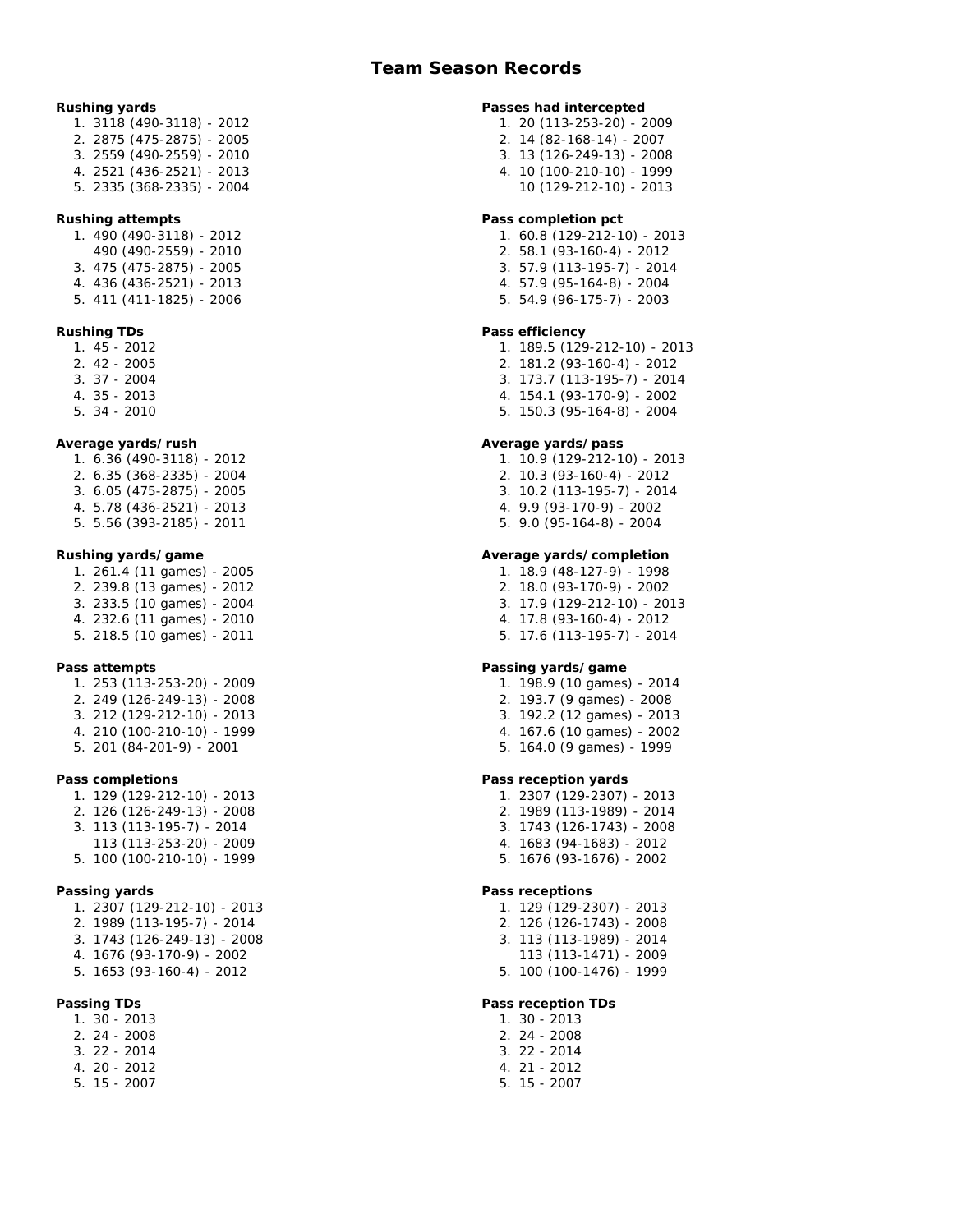## **Team Season Records**

| Average yards/catch<br>1. 18.88 (48-906) - 1998<br>2. 18.02 (93-1676) - 2002<br>3. 17.90 (94-1683) - 2012<br>4. 17.88 (129-2307) - 2013<br>5. 17.60 (113-1989) - 2014                                                  |
|------------------------------------------------------------------------------------------------------------------------------------------------------------------------------------------------------------------------|
| Receptions/game<br>1. 14.00 (9 games) - 2008<br>2. 12.56 (9 games) - 2009<br>3. 11.30 (10 games) - 2014<br>4. 11.11 (9 games) - 1999<br>5. 10.75 (12 games) - 2013                                                     |
| Total offense yards<br>1. 4828 (648-4828) - 2013<br>2. 4771 (650-4771) - 2012<br>$3.3819(532-3819) - 2004$<br>4. 3781 (663-3781) - 2010<br>5. 3606 (578-3606) - 2005                                                   |
| TDs responsible for<br>1. 100 - 2013<br>2. 97 - 2012<br>3. 71 - 2014<br>4. 65 - 2004<br>5. 60 - 2008                                                                                                                   |
| Total offense/game<br>1. 402.3 (12 games) - 2013<br>2. 381.9 (10 games) - 2004<br>3. 367.0 (13 games) - 2012<br>4. 343.7 (11 games) - 2010<br>5. 330.1 (10 games) - 2002                                               |
| Total offense/play<br>1. 7.45 (648-4828) - 2013<br>2. 7.34 (650-4771) - 2012<br>3. 7.18 (532-3819) - 2004<br>4. 6.54 (502-3285) - 2014<br>5. 6.24 (578-3606) - 2005                                                    |
| All purpose yards<br>1. 6227 - 2012<br>2. 6038 - 2013<br>3. 4918 - 2010<br>4. 4767 - 2005<br>5. 4677 - 2004                                                                                                            |
| All purpose yards/game<br>1. 503.2 (12 games) - 2013<br>2. 479.0 (13 games) - 2012<br>3. 467.7 (10 games) - 2004<br>4. 447.1 (11 games) - 2010<br>5. 442.9 (10 games) - 2014                                           |
| Total points scored<br>1. 541 (77 TD, 65 PAT, 3 FG) - 2012<br>2. 476 (70 TD, 38 PAT, 2 FG) - 2013<br>3. 370 (52 TD, 47 PAT, 2 FG) - 2005<br>4. 368 (52 TD, 45 PAT, 3 FG) - 2004<br>5. 360 (50 TD, 46 PAT, 3 FG) - 2010 |

| Touchdowns scored<br>77 (45 rush, 21 rcv, 11 ret) - 2012<br>1.<br>70 (35 rush, 30 rcv, 5 ret) - 2013<br>2.<br>3. 52 (37 rush, 13 rcv, 2 ret) - 2004<br>52 (42 rush, 6 rcv, 4 ret) - 2005<br>50 (34 rush, 9 rcv, 7 ret) - 2010<br>5. |
|-------------------------------------------------------------------------------------------------------------------------------------------------------------------------------------------------------------------------------------|
| PAT kicks made<br>60 (60-70) - 2012<br>1.<br>46 (46-49) - 2005<br>2.<br>3. 45 (45-48) - 2010<br>4. 43 (43-49) - 2004<br>5. 40 (40-42) - 2011                                                                                        |
| PAT kicks attempted<br>1. 70 (60-70) - 2012<br>2. 49 (43-49) - 2004<br>49 (46-49) - 2005<br>48 (45-48) - 2010<br>4.<br>46 (38-46) - 2014<br>5.<br>46 (26-46) - 2013                                                                 |
| PAT kick pct<br>95.2 (40-42) - 2011<br>1.<br>2. 94.7 (36-38) - 2007<br>3. 93.9 (46-49) - 2005<br>4. 93.8 (45-48) - 2010<br>5. 87.8 (43-49) - 2004                                                                                   |
| Field goals made<br>1. 6 (6-6) - 2003<br>$2.4(4-5) - 2009$<br>$4(4-6) - 2002$<br>$4(4-7) - 2007$<br>$4(4-8) - 2006$                                                                                                                 |
| Field goals attempted<br>1. 8 (4-8) - 2006<br>$2.7(3-7) - 2012$<br>$7(4-7) - 2007$<br>$7(3-7) - 2011$<br>$6(3-6) - 2010$<br>5.<br>6 (4-6) - 2002<br>$6(6-6) - 2003$                                                                 |
| Field goal pct<br>100.0 (6-6) - 2003<br>1.<br>80.0 (4-5) - 2009<br>2.<br>$3.75.0(3-4) - 2004$<br>4. 66.7 (2-3) - 2001<br>$66.7(4-6) - 2002$                                                                                         |
| Punt yards<br>1511 (47-1511) - 2011<br>1.<br>2.<br>1447 (42-1447) - 2007<br>3. 1439 (45-1439) - 2010<br>4. 1436 (43-1436) - 2001<br>5. 1407 (42-1407) - 2005                                                                        |
| Punt attempts<br>1. 47 (47-1511) - 2011<br>2. 45 (45-1439) - 2010<br>3. 43 (43-1436) - 2001<br>4. 42 (42-1407) - 2005<br>42 (42-1447) - 2007                                                                                        |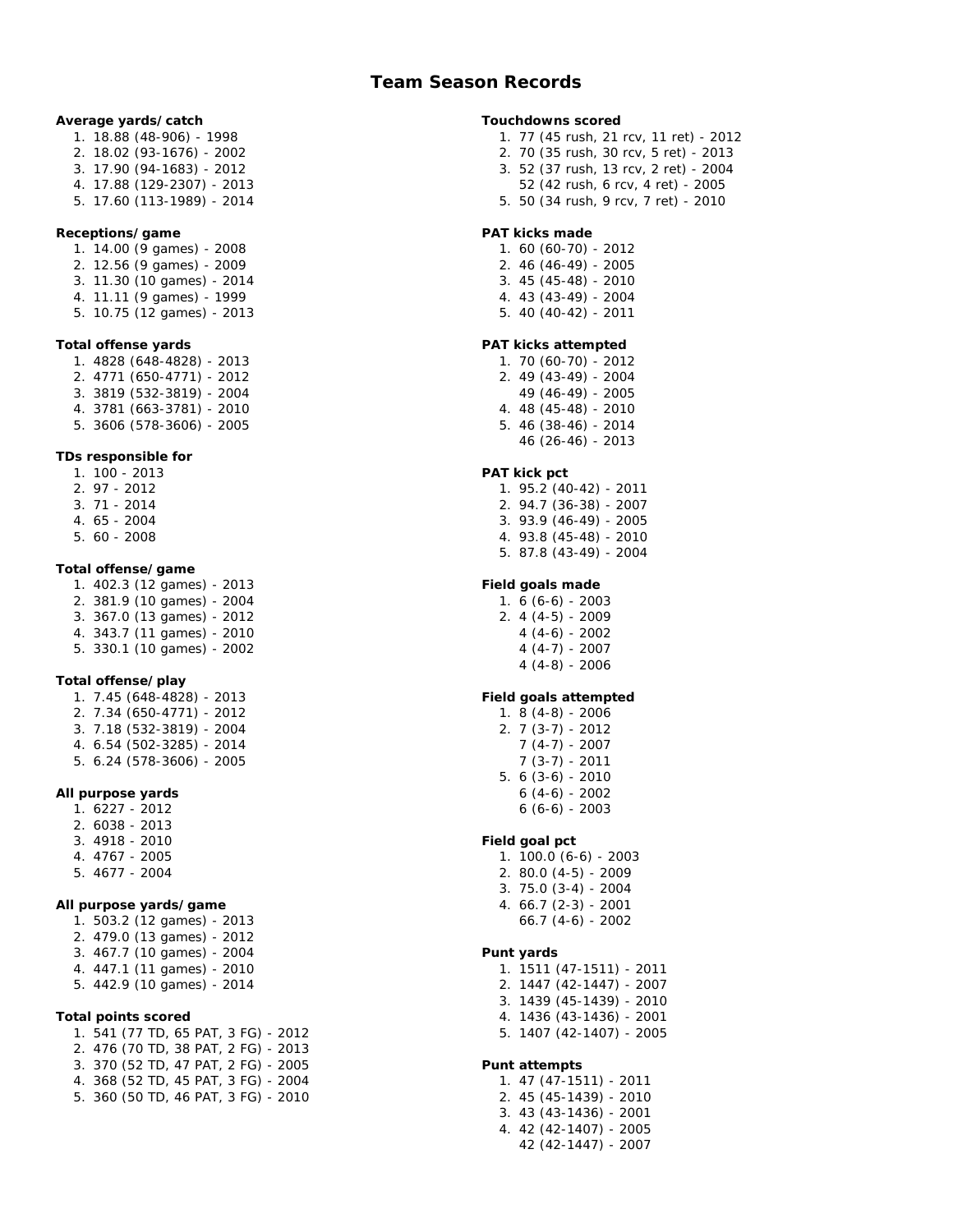## **Team Season Records**

| Punts had blocked<br>1 (45-1439) - 2010<br>$\mathbf{1}$ .<br>1 (33-1000) - 2008<br>1 (40-1359) - 2000<br>1 (29-845) - 2009                                                  |
|-----------------------------------------------------------------------------------------------------------------------------------------------------------------------------|
| Average yards/punt<br>39.33 (30-1180) - 2003<br>36.68 (37-1357) - 2006<br>1.<br>2.<br>3. 36.67 (27-990) - 2004<br>4. 34.64 (28-970) - 2014<br>5. 34.45 (42-1447) - 2007     |
| Punt return yards<br>1. 347 (33-347) - 2005<br>2. 281 (29-281) - 2004<br>3. 255 (16-255) - 2008<br>4. 228 (23-228) - 2002<br>223 (18-223) - 2012<br>5.                      |
| Punt returns<br>1. 33 (33-347) - 2005<br>2. 29 (29-281) - 2004<br>$3.24(24-135) - 2010$<br>4. 23 (23-228) - 2002<br>21 (21-189) - 2011<br>5.                                |
| Punt return TDs<br>$1.2 - 2013$<br>$2 - 2006$<br>$2 - 2008$<br>$1 - 2012$<br>4.<br>$1 - 2010$<br>$1 - 2011$                                                                 |
| Average yards/punt return<br>1. 15.94 (16-255) - 2008<br>2. 12.39 (18-223) - 2012<br>3. 10.94 (17-186) - 2006<br>10.52 (33-347) - 2005<br>4.<br>10.29 (17-175) - 2014<br>5. |
| Kick return yards<br>1. 1105 (39-1105) - 2012<br>2. 988 (48-988) - 2013<br>3. 823 (32-823) - 2014<br>753 (26-753) - 2010<br>4.<br>$\frac{1}{2}$ 707 (25 - 707) - 2002       |
| Kick returns<br>1. 48 (48-988) - 2013<br>2. 39 (39-1105) - 2012<br>3. 34 (34-583) - 2008<br>34 (34-561) - 1999<br>5. 32 (32-823) - 2014                                     |
| Kick return TDs<br>$1.7 - 2012$<br>$2.4 - 2002$<br>$4 - 2011$<br>4.<br>$3 - 2010$<br>$5. 2 - 2014$<br>$2 - 2013$                                                            |

| Average yards/kick return<br>1. 28.96 (26-753) - 2010<br>2. 28.33 (39-1105) - 2012<br>$3.28.28(25-707) - 2002$<br>4. 26.04 (26-677) - 2011<br>5. 25.72 (32-823) - 2014                                                    |
|---------------------------------------------------------------------------------------------------------------------------------------------------------------------------------------------------------------------------|
| Interception return yards<br>1. 312 (16-312) - 2005<br>2. 260 (13-260) - 2003<br>$3.249(8-249) - 2010$<br>4. 203 (16-203) - 2006<br>5. 169 (9-169) - 2002                                                                 |
| Interceptions<br>16 (16-312) - 2005<br>1.<br>16 (16-203) - 2006<br>13 (13-260) - 2003<br>3.<br>13 (13-98) - 2012<br>11 (11-107) - 2007<br>5.                                                                              |
| Interception return TDs<br>$1.3 - 2005$<br>$2.2 - 2010$<br>$2 - 2003$<br>$4. 1 - 2011$<br>$1 - 2006$<br>$1 - 2012$<br>$1 - 2001$                                                                                          |
| Fumble return yards<br>1. 85 (1-85) - 2002<br>2. 70 (2-70) - 2010<br>3. 57 (2-57) - 2012<br>4. 49 (3-49) - 2013<br>5. 38 (2-38) - 2003                                                                                    |
| Fumble returns<br>$1.3(3-49) - 2013$<br>2. 2 (2-70) - 2010<br>$2(2-57) - 2012$<br>$2(2-38) - 2003$<br>$5. 1(1-85) - 2002$<br>1 (1-27) - 2009<br>$1(1-12) - 2005$<br>$1(1-9) - 2004$<br>$1(1-4) - 2014$<br>$1(1-1) - 2008$ |
| Fumble return TDs<br>$2 - 2004$<br>1.<br>$2 - 2012$<br>$1 - 2009$<br>3.<br>$1 - 2002$<br>$1 - 2003$<br>$1 - 2013$<br>$1 - 2010$                                                                                           |
| Total tackles<br>1081 (671-410) - 2012<br>1.<br>2. 831 (575-256) - 2013<br>815 (469-346) - 2010<br>3.<br>738 (445-293) - 2002<br>4.<br>5. 729 (479-250) - 2003                                                            |